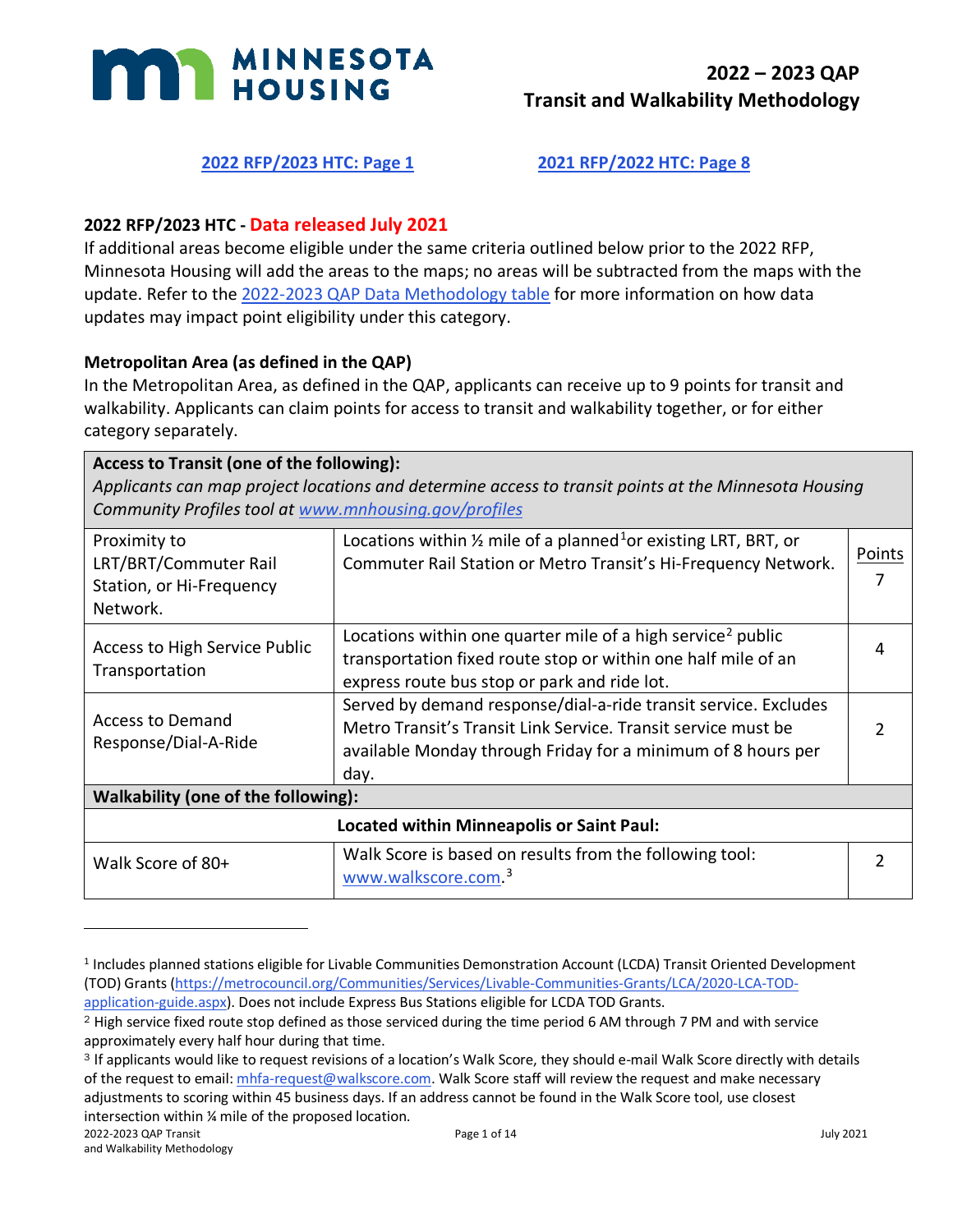| Walk Score of 60-79                 |                                                         |  |
|-------------------------------------|---------------------------------------------------------|--|
| Located within a Suburban Community |                                                         |  |
| Walk Score of 60+                   | Walk Score is based on results from the following tool: |  |
| Walk Score of 50-59                 | www.walkscore.com.                                      |  |

The following map shows areas with access to transit. An interactive version of this map is accessible at www.mnhousing.gov/profiles.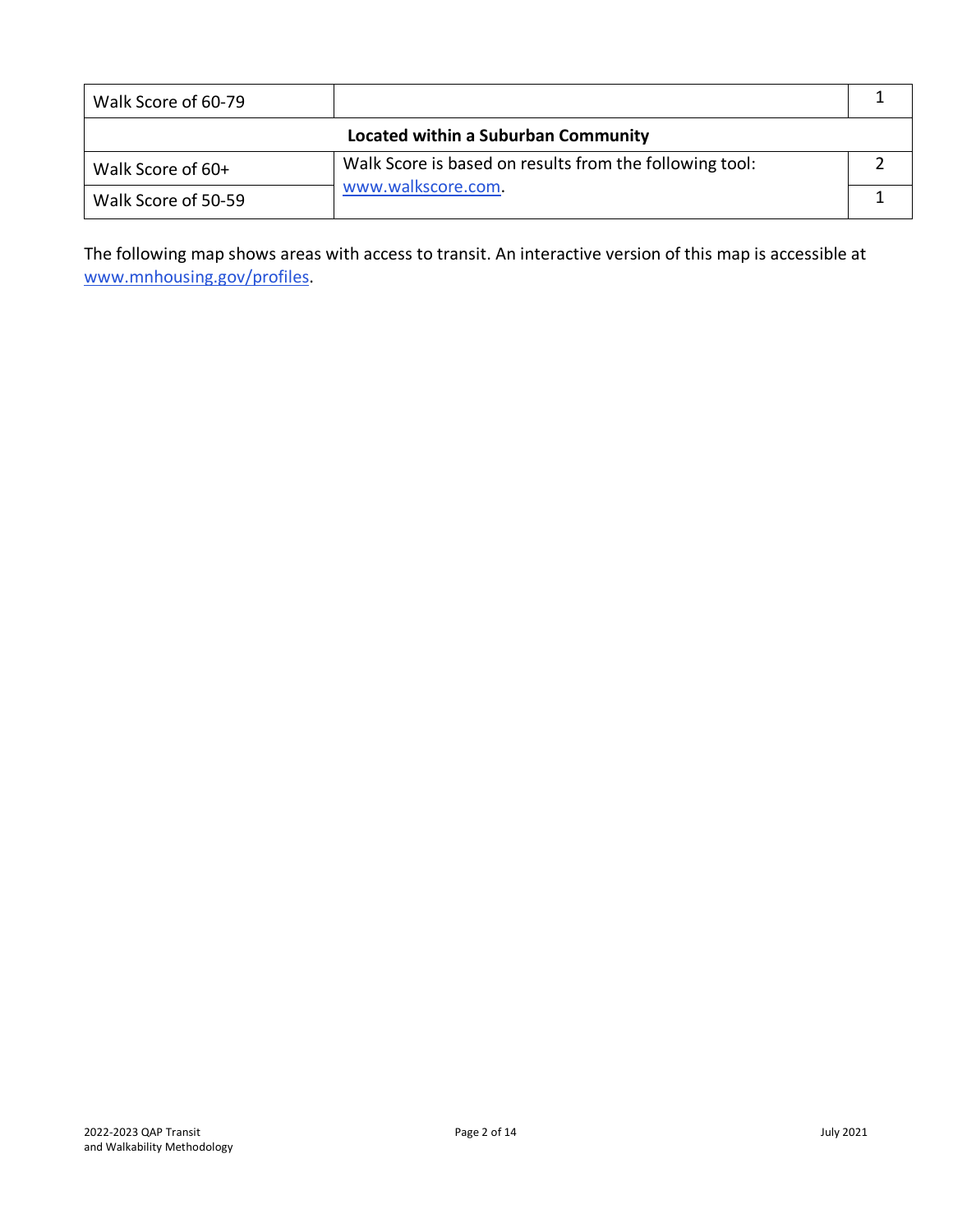#### Figure 1: Transit Access Point Levels in the Twin Cities Metro



Map Source: Minnesota Housing analysis of Metro Transit data on Hi-Frequency Network, Planned and Existing Transit Lines, bus service, and park and rides (obtained March 2020)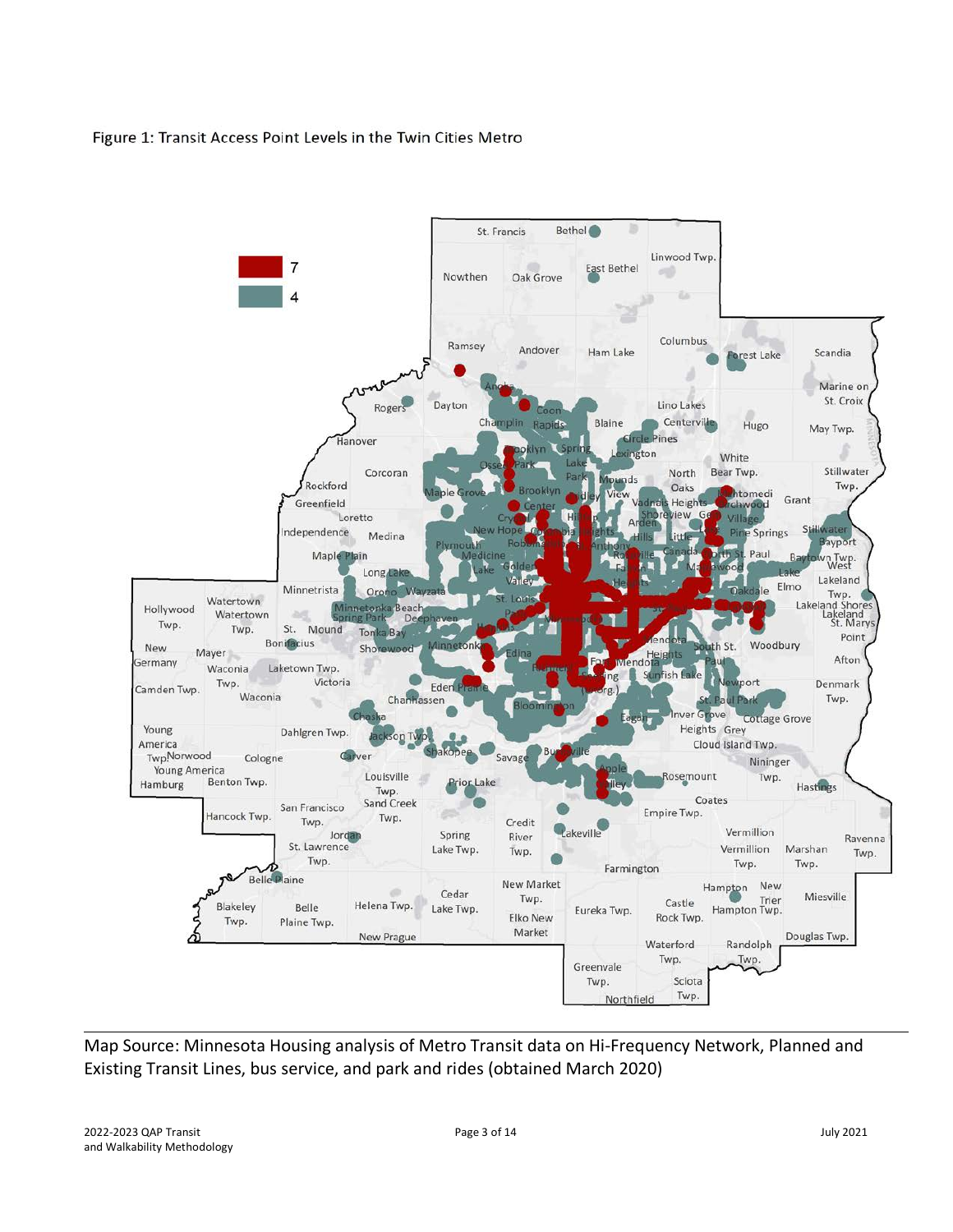# **Greater Minnesota – Urbanized Areas**

For urbanized areas, defined by the U.S. Census as places with populations greater than 50,000, applicants can receive up to 9 points with a combination of access to fixed route transit and walkability. Applicants can claim points for access to fixed route transit and walkability together, or for either category separately. These areas, identified by the Minnesota Department of Transportation (MnDOT)<sup>4</sup>, are in and around Duluth, East Grand Forks, La Crescent, Rochester, Moorhead, Mankato, and St. Cloud.

#### **For urbanized areas:**

| Access to Transit (one of the following):                                              |                                                                                                | Points |
|----------------------------------------------------------------------------------------|------------------------------------------------------------------------------------------------|--------|
| Within $\frac{1}{4}$ mile of existing or planned <sup>5</sup> fixed route transit stop |                                                                                                |        |
| Between 1/4 mile and 1/2 mile of existing or planned fixed route transit stop          |                                                                                                | 4      |
| Within 1/2 mile of an express bus route stop or park and ride lot                      |                                                                                                | 4      |
| Walkability (one of the following):                                                    |                                                                                                |        |
| Walk Score of 70+                                                                      | Walk Score is based on results from the following tool:                                        |        |
| Walk Score of 50-69                                                                    | www.walkscore.com. <sup>6</sup>                                                                |        |
| of 10 hours per day.                                                                   | • The proposed housing must have access to transit service Monday through Friday for a minimum |        |

• The maps in Figure 2 display fixed route stops and ¼ and ½ mile buffers in Duluth, East Grand Forks, La Crescent, Rochester, Moorhead, Mankato, and St. Cloud.

<span id="page-3-0"></span><sup>4</sup> Greater Minnesota Transit Investment Plan[: https://www.dot.state.mn.us/transit/riders/index.html](https://www.dot.state.mn.us/transit/riders/index.html)

<span id="page-3-1"></span><sup>5</sup> For a Greater Minnesota planned stop to be eligible for points under the QAP, applicants must provide detailed location and service information including time and frequency of service, along with evidence of service availability from the transit authority providing service. The planned stop or route must be available Monday through Friday and provide service every 60 minutes for a minimum of 10 hours per day.

<span id="page-3-2"></span><sup>6</sup> If applicants would like to request revisions of a location's Walk Score, they should e-mail Walk Score directly with details of the request to E-mail: [mhfa-request@walkscore.com.](mailto:mhfa-request@walkscore.com) Walk Score staff will review the request and make necessary adjustments to scoring within 45 business days. If an address cannot be found in the Walk Score tool, use closest intersection within ¼ mile of the proposed location.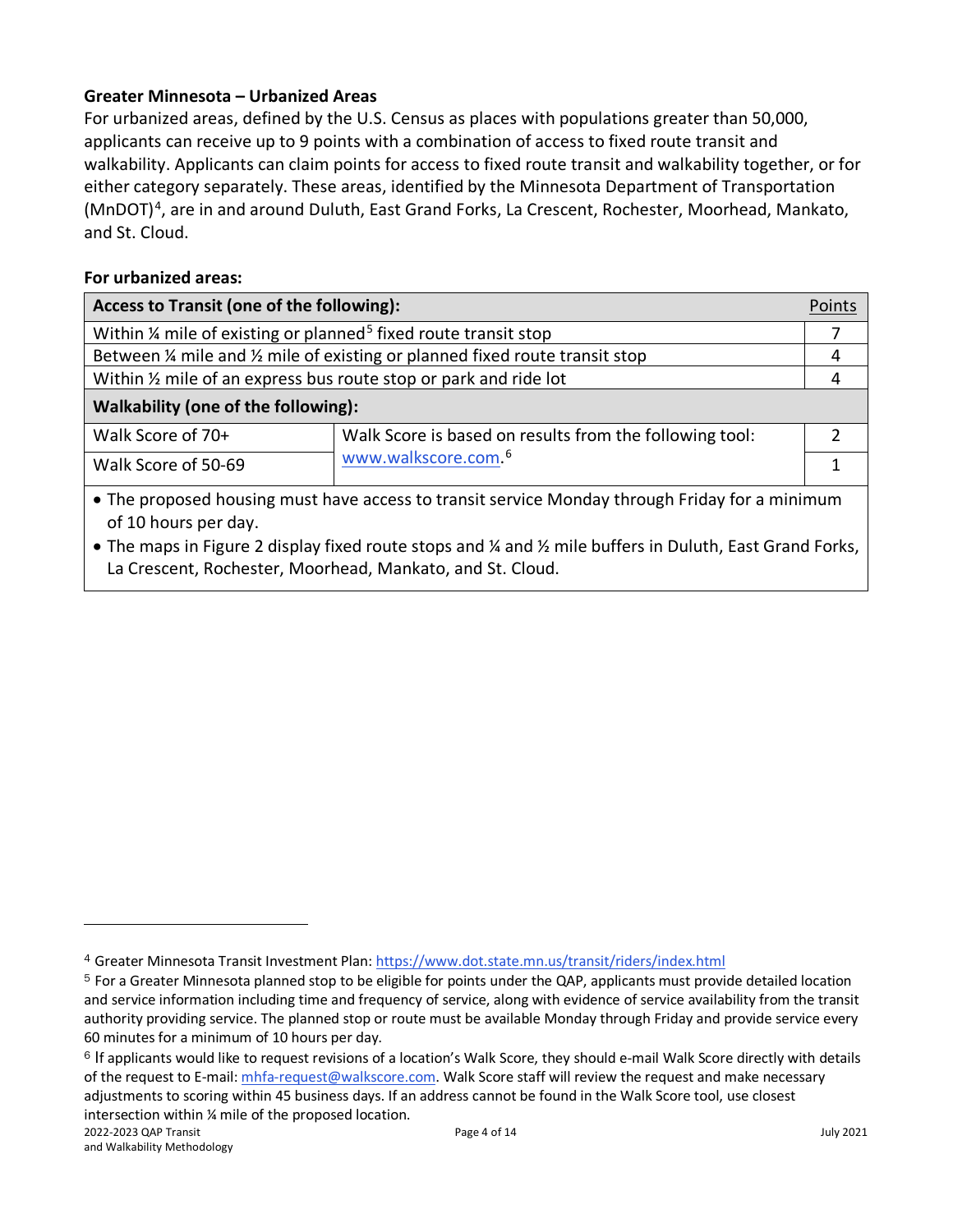

Figure 2: Transit Access Point Levels in Greater Minnesota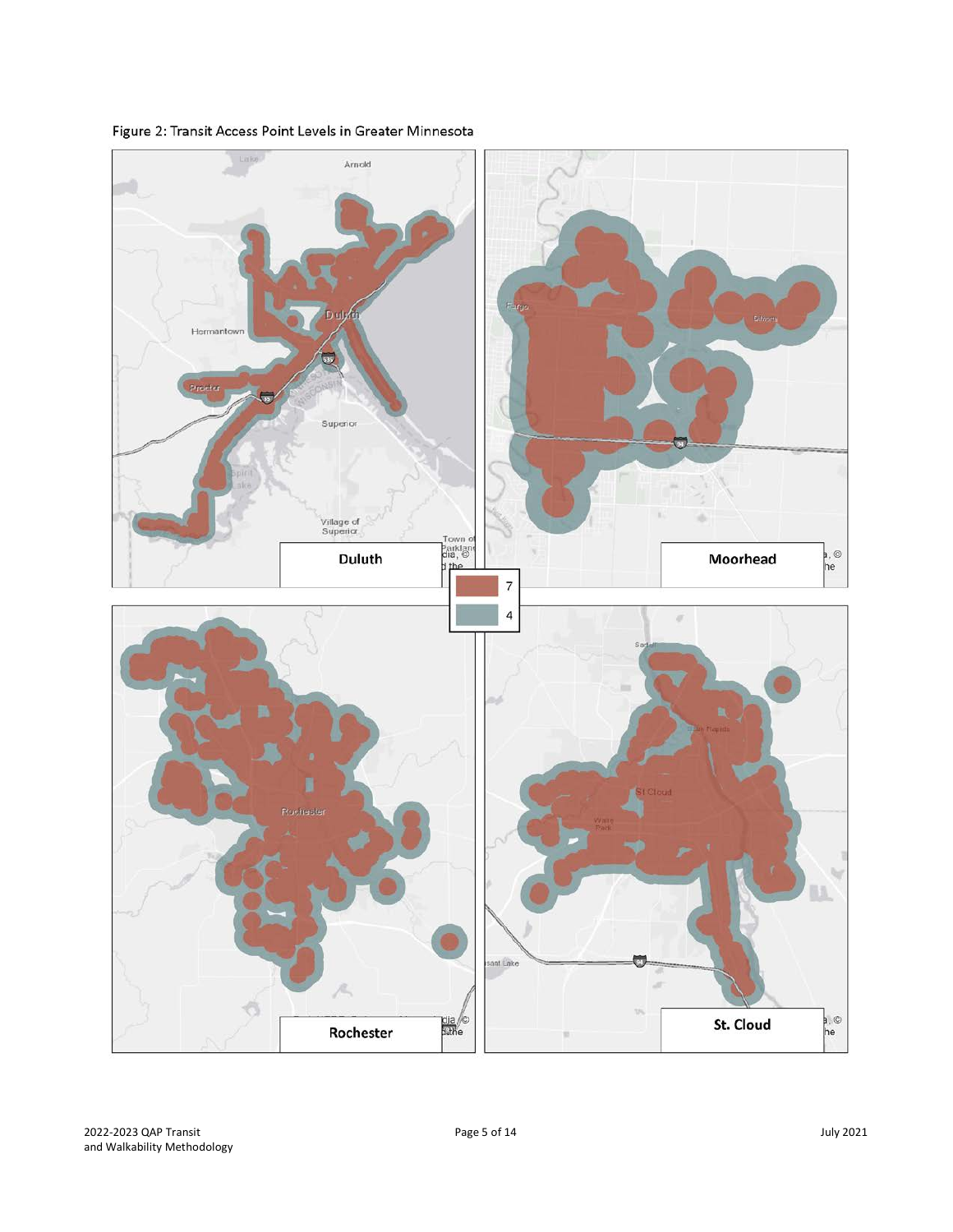

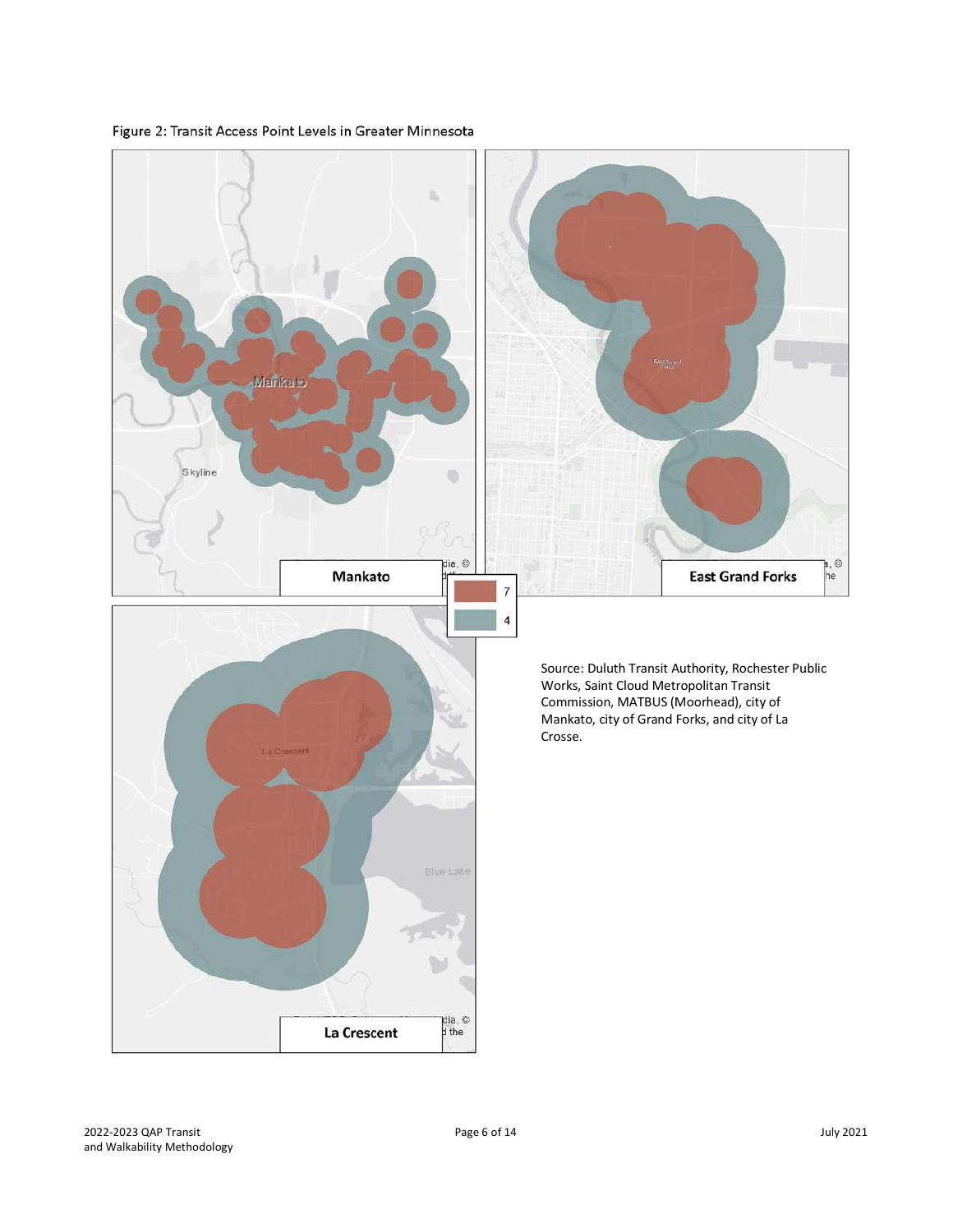# **Greater Minnesota – Rural and Small Urban Areas**

For rural and small urban areas, places with populations less than 50,000, applicants can receive up to 9 points by having access to route deviation service or demand response/dial-a-ride, and walkability. Applicants can claim points for access to route deviation service or demand response/dial-a-ride and walkability together, or for either category separately. Route deviation service is different from fixed route transit in that the vehicle may leave its predetermined route upon request by passengers to be picked up or returned to destinations near the route, after which the vehicle returns to the predetermined route. Passengers may call in advance for route deviations similar to that of demand response/ dial-a-ride or access the service at designated route stops without advanced notice. Demand response usually involves curb-to-curb or door-to-door service with trips scheduled in advance (also known as "Dial-A-Ride").

Go to MnDOT's website [\(http://www.dot.state.mn.us/transit/riders/index.html\)](http://www.dot.state.mn.us/transit/riders/index.html) to locate a project's transit service provider.

## **For rural and small urban areas:**

| Access to Transit (one of the following):                                                                                                                                                                                                              |                                                                                                                               | Points        |
|--------------------------------------------------------------------------------------------------------------------------------------------------------------------------------------------------------------------------------------------------------|-------------------------------------------------------------------------------------------------------------------------------|---------------|
| Within $\frac{1}{2}$ mile of a designated transit stop OR served by demand response/dial-a-ride OR<br>within $\frac{1}{2}$ mile of a commuter rail station <sup>7</sup> and is available daily Monday-Friday providing<br>same day service             |                                                                                                                               | 7             |
| Served by demand response/dial-a-ride with prior day or greater notice needed and is<br>available daily Monday-Friday.                                                                                                                                 |                                                                                                                               | 4             |
|                                                                                                                                                                                                                                                        |                                                                                                                               |               |
| Walkability (one of the following):                                                                                                                                                                                                                    |                                                                                                                               |               |
| Walk Score of 50+                                                                                                                                                                                                                                      | Walk Score is based on results from the following tool:                                                                       | $\mathcal{P}$ |
| Walk Score of 30-49                                                                                                                                                                                                                                    | www.walkscore.com. Applicant must submit a dated print<br>out of location's Walk Score from the Walk Score tool. <sup>8</sup> | 1             |
| For proposed housing in communities with deviated route service but beyond the % mile<br>requirement, requests for route deviations must meet the advanced notice requirements for<br>demand response in that pointing category to receive the points. |                                                                                                                               |               |

<span id="page-6-0"></span><sup>7</sup> Includes the Elk River and Big Lake Stations serviced by Metro Transit's Northstar Commuter Rail.

<span id="page-6-1"></span><sup>8</sup> If applicants would like to request revisions of a location's Walk Score, they should e-mail Walk Score directly with details of the request to email[: mhfa-request@walkscore.com.](mailto:mhfa-request@walkscore.com) Walk Score staff will review the request and make necessary adjustments to scoring within 45 business days. If an address cannot be found in the Walk Score tool, use the closest intersection within ¼ mile of the proposed location.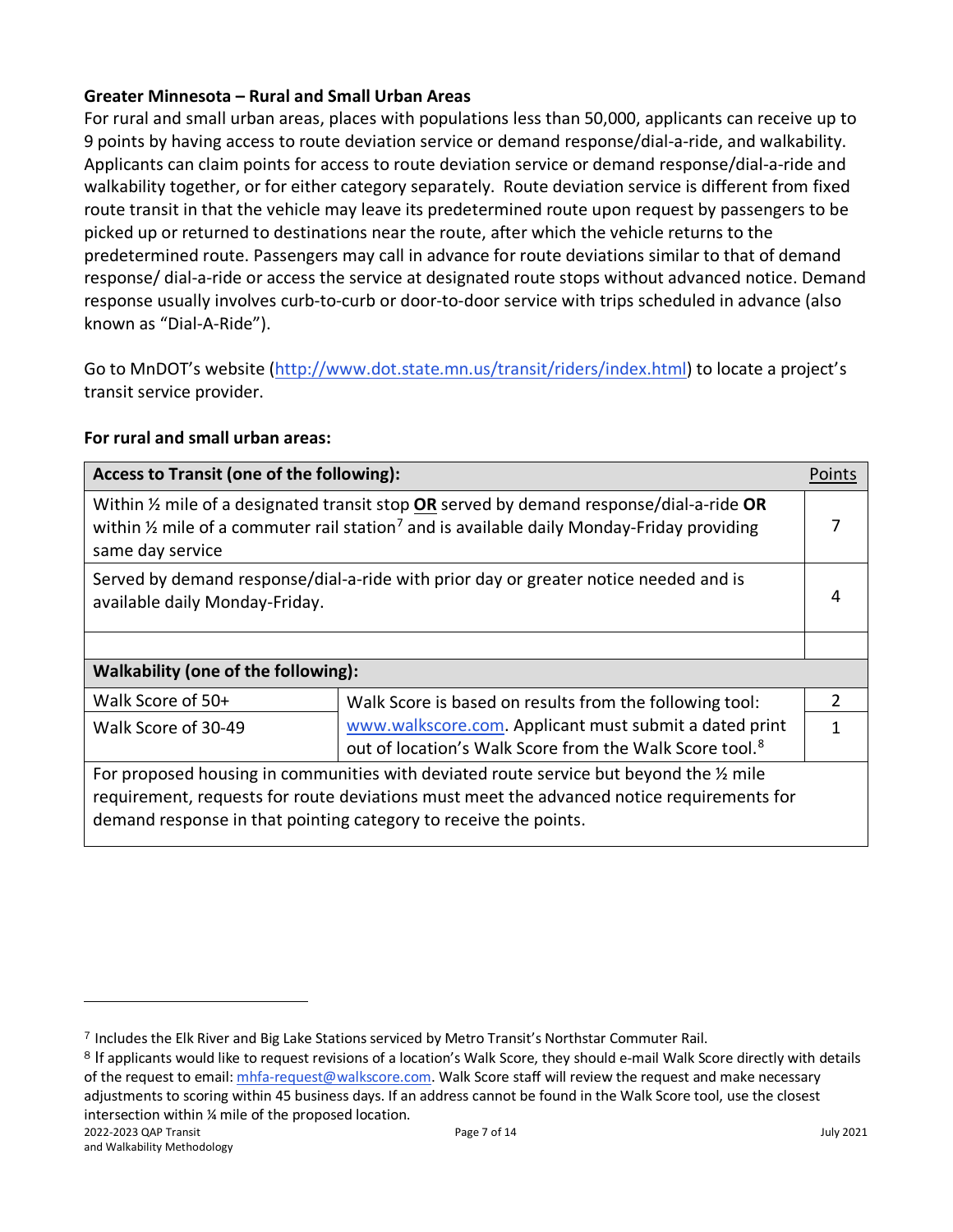# <span id="page-7-0"></span>**2021 RFP/2022 HTC - Data updated March 2021**

If additional areas become eligible under the same criteria outlined below prior to the 2021 RFP, Minnesota Housing will add the areas to the maps; no areas will be subtracted from the maps with the update. Refer to the [2022-2023 QAP Data Methodology table](https://www.mnhousing.gov/get/MHFA_238743) for more information on how data updates may impact point eligibility under this category.

## **Metropolitan Area (as defined in the QAP)**

In the Metropolitan Area, as defined in the QAP, applicants can receive up to 9 points for transit and walkability. Applicants can claim points for access to transit and walkability together, or for either category separately.

| Access to Transit (one of the following):<br>Applicants can map project locations and determine access to transit points at the Minnesota Housing<br>Community Profiles tool at www.mnhousing.gov/profiles |                                                                                                                                                                                                          |                |  |
|------------------------------------------------------------------------------------------------------------------------------------------------------------------------------------------------------------|----------------------------------------------------------------------------------------------------------------------------------------------------------------------------------------------------------|----------------|--|
| Proximity to<br>LRT/BRT/Commuter Rail<br>Station, or Hi-Frequency<br>Network.                                                                                                                              | Locations within $\frac{1}{2}$ mile of a planned <sup>9</sup> or existing LRT, BRT, or<br>Commuter Rail Station or Metro Transit's Hi-Frequency Network.                                                 | Points<br>7    |  |
| Access to High Service Public<br>Transportation                                                                                                                                                            | Locations within one quarter mile of a high service <sup>10</sup> public<br>transportation fixed route stop or within one half mile of an<br>express route bus stop or park and ride lot.                | 4              |  |
| <b>Access to Demand</b><br>Response/Dial-A-Ride                                                                                                                                                            | Served by demand response/dial-a-ride transit service. Excludes<br>Metro Transit's Transit Link Service. Transit service must be<br>available Monday through Friday for a minimum of 8 hours per<br>day. | $\mathcal{P}$  |  |
| Walkability (one of the following):                                                                                                                                                                        |                                                                                                                                                                                                          |                |  |
|                                                                                                                                                                                                            | <b>Located within Minneapolis or Saint Paul:</b>                                                                                                                                                         |                |  |
| Walk Score of 80+                                                                                                                                                                                          | Walk Score is based on results from the following tool:                                                                                                                                                  | $\overline{2}$ |  |
| Walk Score of 60-79                                                                                                                                                                                        | www.walkscore.com. <sup>11</sup>                                                                                                                                                                         | 1              |  |
| Located within a Suburban Community                                                                                                                                                                        |                                                                                                                                                                                                          |                |  |
| Walk Score of 60+                                                                                                                                                                                          | Walk Score is based on results from the following tool:<br>www.walkscore.com.                                                                                                                            | 2              |  |

<span id="page-7-1"></span><sup>9</sup> Includes planned stations eligible for Livable Communities Demonstration Account (LCDA) Transit Oriented Development (TOD) Grants [\(https://metrocouncil.org/Communities/Services/Livable-Communities-Grants/LCA/2020-LCA-TOD-](https://metrocouncil.org/Communities/Services/Livable-Communities-Grants/LCA/2020-LCA-TOD-application-guide.aspx)

[application-guide.aspx\)](https://metrocouncil.org/Communities/Services/Livable-Communities-Grants/LCA/2020-LCA-TOD-application-guide.aspx). Does not include Express Bus Stations eligible for LCDA TOD Grants.

<span id="page-7-2"></span><sup>&</sup>lt;sup>10</sup> High service fixed route stop defined as those serviced during the time period 6 AM through 7 PM and with service approximately every half hour during that time.

<span id="page-7-3"></span><sup>11</sup> If applicants would like to request revisions of a location's Walk Score, they should e-mail Walk Score directly with details of the request to email[: mhfa-request@walkscore.com.](mailto:mhfa-request@walkscore.com) Walk Score staff will review the request and make necessary adjustments to scoring within 45 business days. If an address cannot be found in the Walk Score tool, use closest intersection within ¼ mile of the proposed location.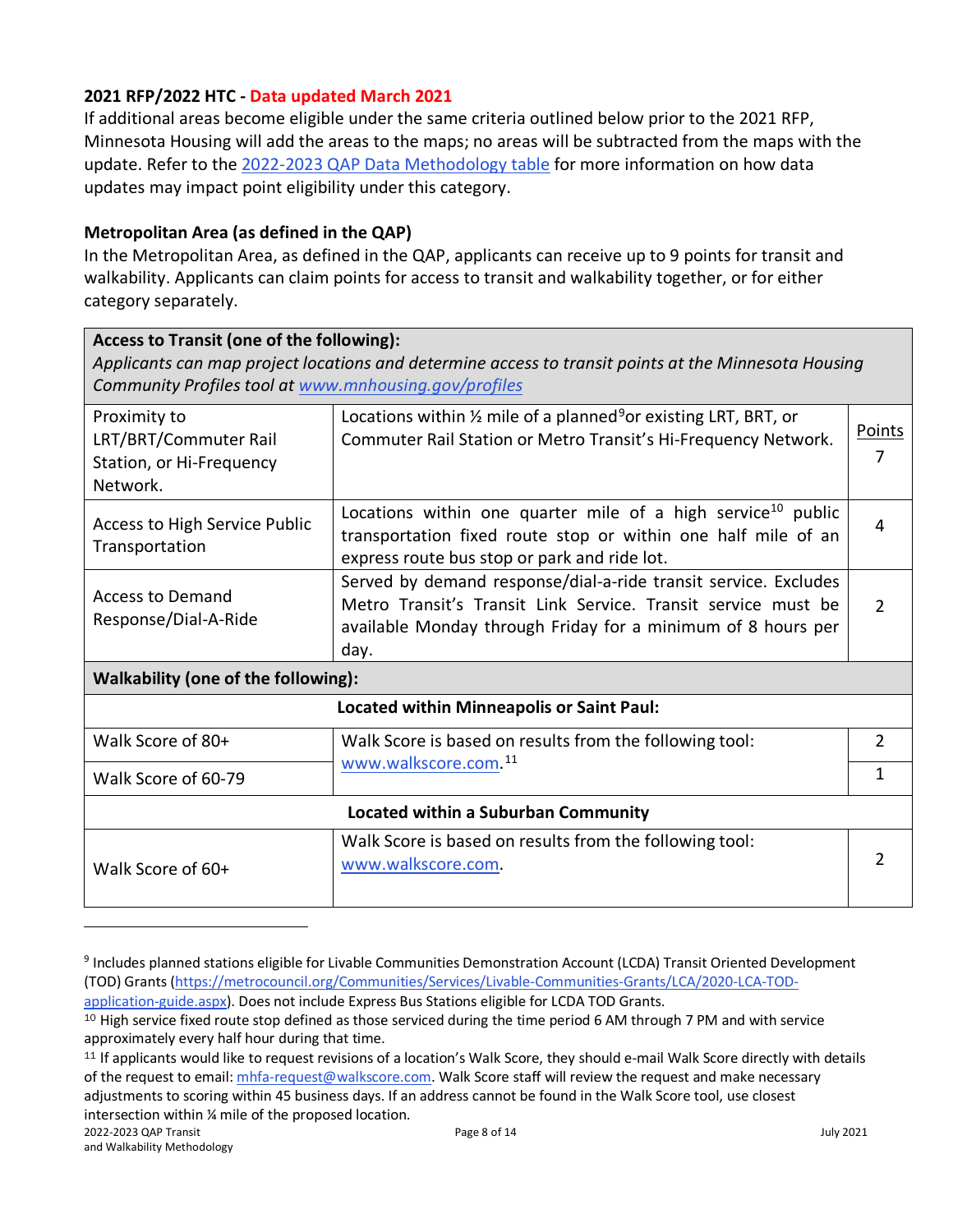| Walk Score of 50-59 |  |  |
|---------------------|--|--|
|---------------------|--|--|

The following map shows areas with access to transit. An interactive version of this map is accessible at [www.mnhousing.gov/profiles.](https://www.mnhousing.gov/profiles)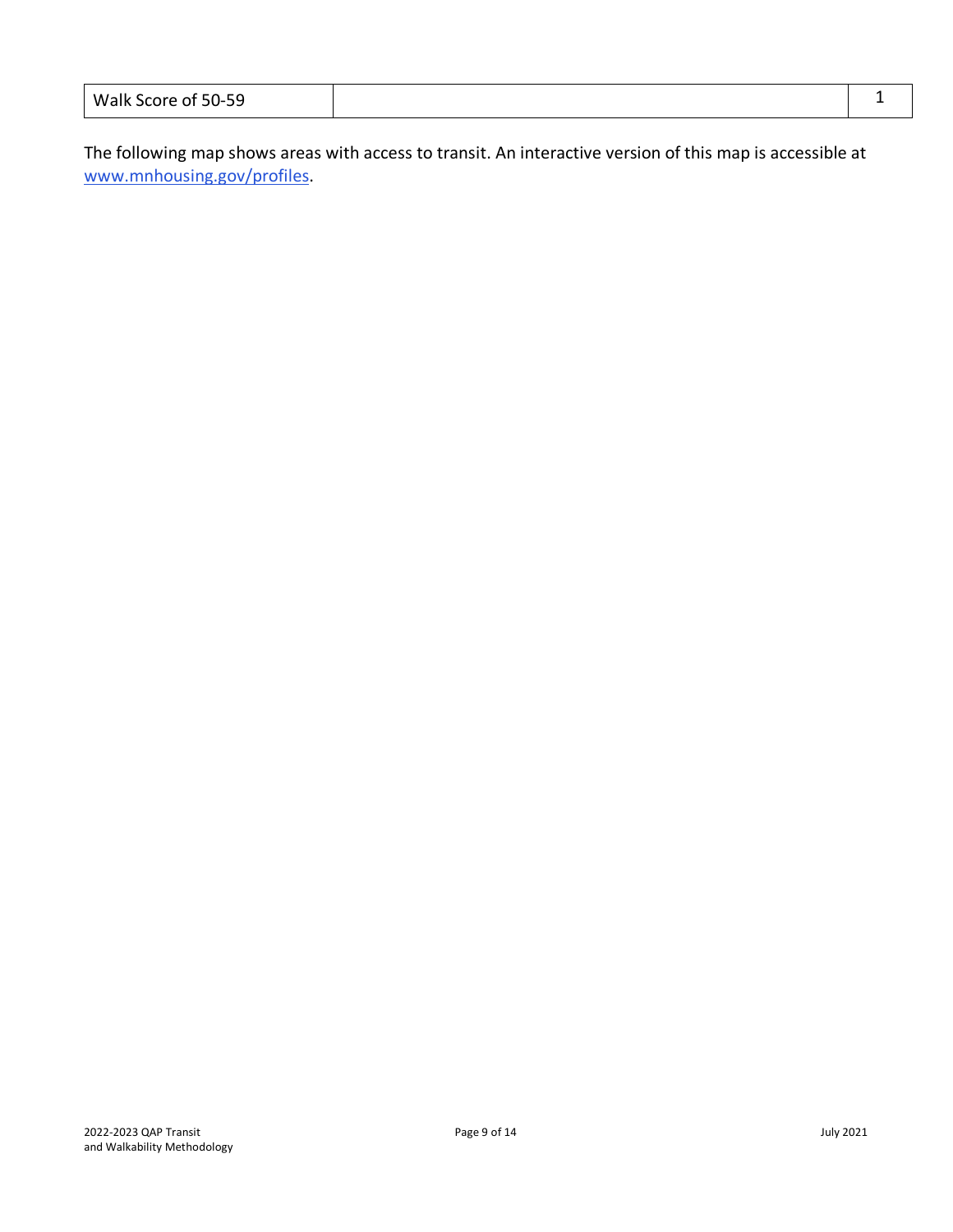#### Figure 1: Transit Access Point Levels in the Twin Cities Metro



Map Source: Minnesota Housing analysis of Metro Transit data on Hi-Frequency Network, Planned and Existing Transit Lines, bus service, and park and rides (obtained March 2020)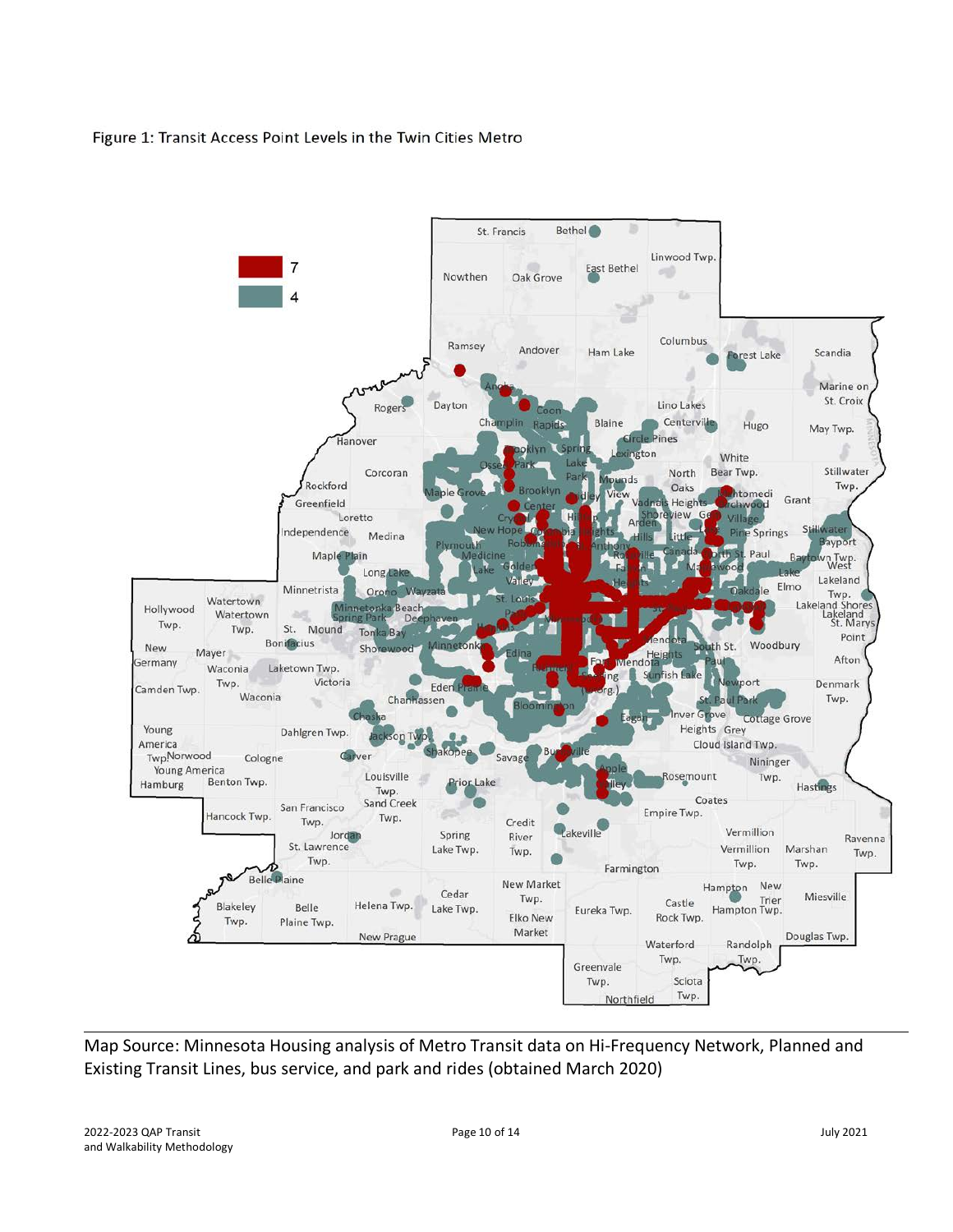# **Greater Minnesota – Urbanized Areas**

For urbanized areas, defined by the U.S. Census as places with populations greater than 50,000, applicants can receive up to 9 points with a combination of access to fixed route transit and walkability. Applicants can claim points for access to fixed route transit and walkability together, or for either category separately. These areas, identified by the Minnesota Department of Transportation (MnDOT)<sup>12</sup>, are in and around Duluth, East Grand Forks, La Crescent, Rochester, Moorhead, Mankato, and St. Cloud.

# **For urbanized areas:**

| <b>Access to Transit (one of the following):</b>                                        |                                                                                                | Points |
|-----------------------------------------------------------------------------------------|------------------------------------------------------------------------------------------------|--------|
| Within $\frac{1}{4}$ mile of existing or planned <sup>13</sup> fixed route transit stop |                                                                                                |        |
| Between 1/4 mile and 1/2 mile of existing or planned fixed route transit stop           |                                                                                                |        |
| Within 1/2 mile of an express bus route stop or park and ride lot                       |                                                                                                |        |
| Walkability (one of the following):                                                     |                                                                                                |        |
| Walk Score of 70+                                                                       | Walk Score is based on results from the following tool:                                        |        |
| Walk Score of 50-69                                                                     | www.walkscore.com. <sup>14</sup>                                                               |        |
| of 10 hours per day.                                                                    | • The proposed housing must have access to transit service Monday through Friday for a minimum |        |

• The maps in Figure 2 display fixed route stops and ¼ and ½ mile buffers in Duluth, East Grand Forks, La Crescent, Rochester, Moorhead, Mankato, and St. Cloud.

<span id="page-10-0"></span><sup>12</sup> Greater Minnesota Transit Investment Plan[: http://www.dot.state.mn.us/transitinvestment/](http://www.dot.state.mn.us/transitinvestment/)

<span id="page-10-1"></span><sup>&</sup>lt;sup>13</sup> For a Greater Minnesota planned stop to be eligible for points under the QAP, applicants must provide detailed location and service information including time and frequency of service, along with evidence of service availability from the transit authority providing service. The planned stop or route must be available Monday through Friday and provide service every 60 minutes for a minimum of 10 hours per day.

<span id="page-10-2"></span><sup>14</sup> If applicants would like to request revisions of a location's Walk Score, they should e-mail Walk Score directly with details of the request to email[: mhfa-request@walkscore.com.](mailto:mhfa-request@walkscore.com) Walk Score staff will review the request and make necessary adjustments to scoring within 45 business days. If an address cannot be found in the Walk Score tool, use closest intersection within ¼ mile of the proposed location.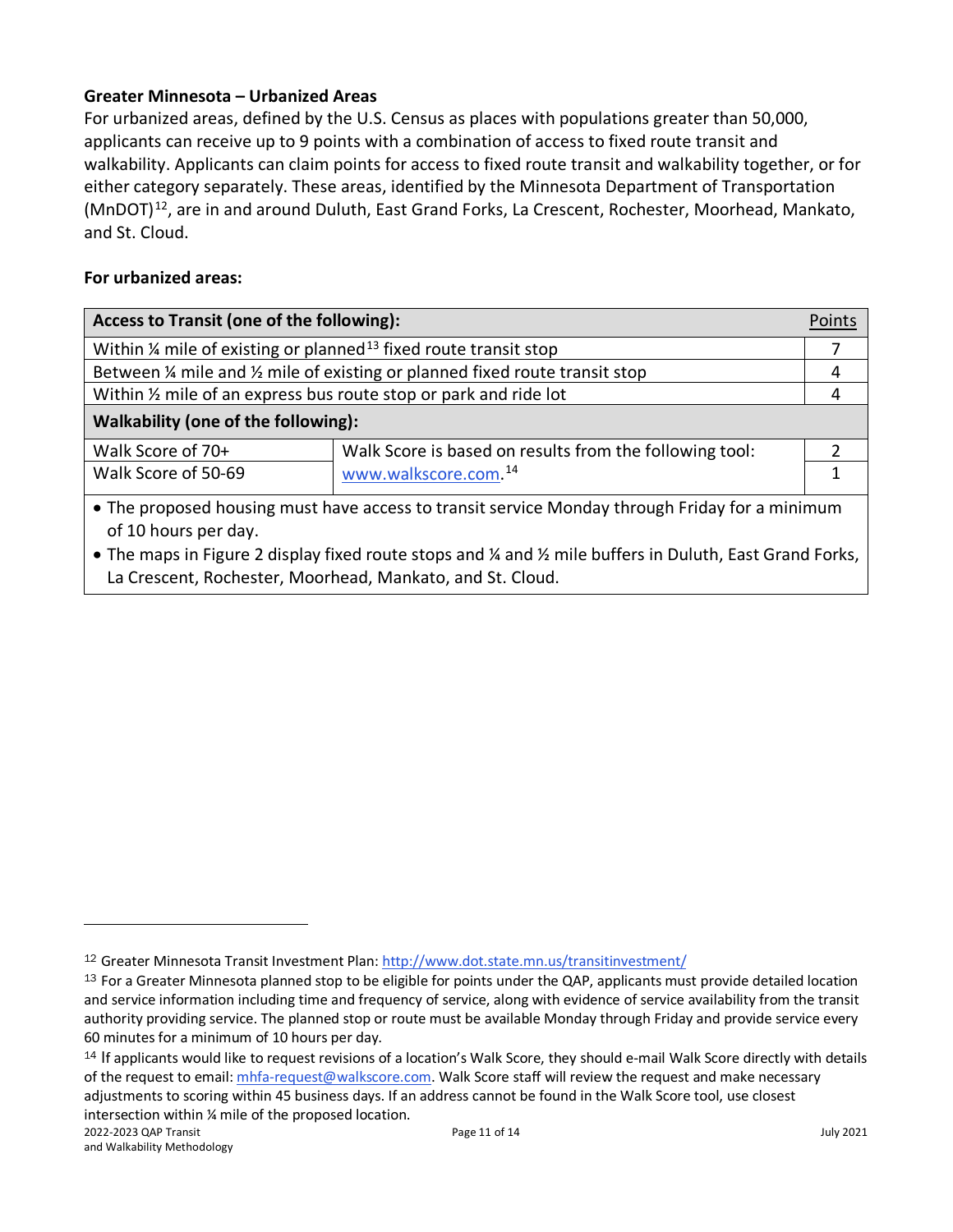

Figure 2: Transit Access Point Levels in Greater Minnesota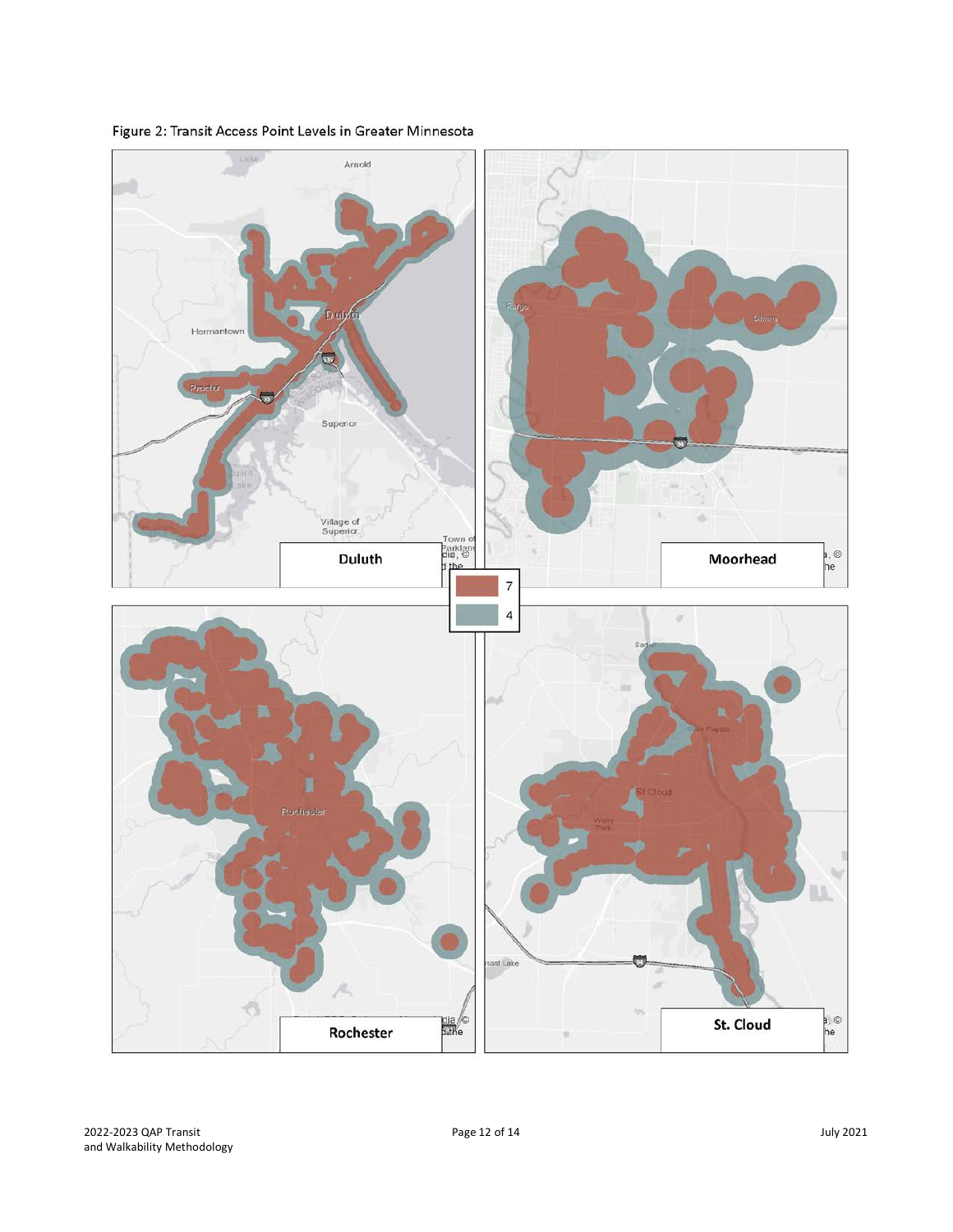